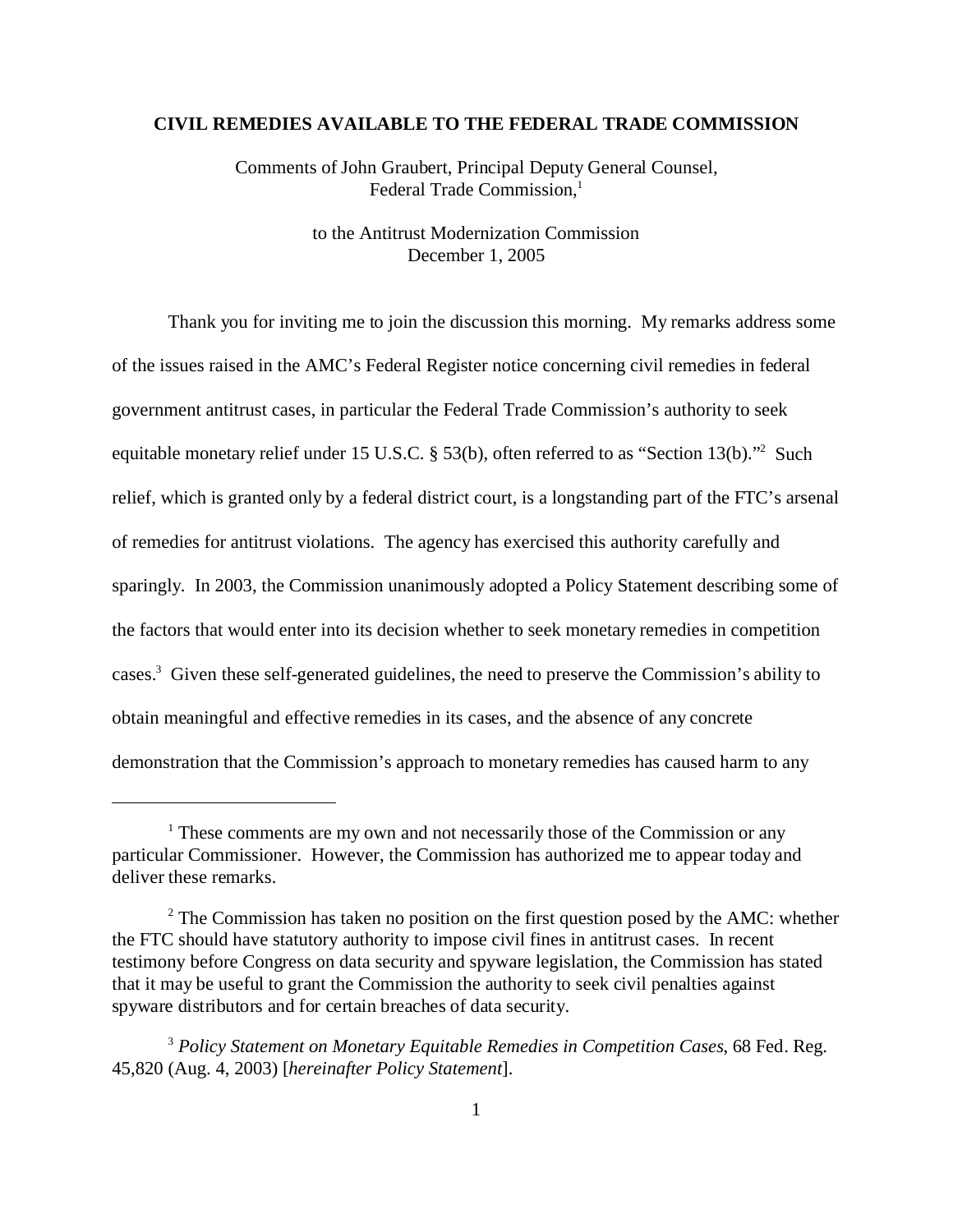party or to the antitrust enforcement system as a whole, I respectfully submit that no legislative clarification, expansion or limitation of the agency's 13(b) authority is warranted at this time.

#### 1. The Commission's Use of Equitable Monetary Remedies Is Well-Established

The Commission's recourse to equitable disgorgement and restitution remedies in competition cases goes back many years, although it has exercised this authority sparingly. The earliest example I am aware of is from 1969, when the Commission obtained disgorgement and restitution from the Nashua Corp., in settlement of resale price maintenance allegations. Since that time, the Commission has obtained monetary relief in seven district court settlements<sup>4</sup> and four administrative settlements<sup>5</sup> involving allegations of anticompetitive practices. The Commission also has obtained two favorable court decisions on the legal issue of whether a court may order disgorgement and restitution in a competition case.<sup>6</sup>

The ability of federal courts to grant equitable monetary relief at the request of the

<sup>&</sup>lt;sup>4</sup> FTC v. Perrigo Co. and Alpharma, Inc., Civ. No. 1:04CV1397 (RMC) (D.D.C. Aug. 12, 2004); FTC v. Mylan Labs, Civ. No. 1:98CV03114 (TFH) (D.D.C. Nov. 29, 2000); FTC v. Hearst Trust, Civ. No.1:01CV00734 (D.D.C. Dec. 14, 2001); FTC v. College of Physicians-Surgeons of Puerto Rico, Civ. No. 97-2466 HL (D.P.R. Oct. 2, 1997); FTC v. Mead Johnson & Co., Civ. No. 92-1266 (D.D.C. June 11, 1992); FTC v. American Home Products Corp., Civ. No. 92-1367 (D.D.C. June 11, 1992); FTC v. Joseph Dixon Crucible Co., Civ. No. C80-700 (N.D. Ohio 1983).

<sup>&</sup>lt;sup>5</sup> Commonwealth Land Title Ins. Co., 126 F.T.C. 680 (1998) (alleged collusion and anticompetitive proposed merger); Binney & Smith Inc., 96 F.T.C. 625 (1980) (alleged pricefixing; redress based on potential Section 19 claim; \$1 million in consumer redress); Milton Bradley Co., 96 F.T.C. 638 (1980) (same; \$200,000 in consumer redress); American Art Clay Co., 96 F.T.C. 809 (1980) (same; \$25,000 in consumer redress).

<sup>&</sup>lt;sup>6</sup> FTC v. Mylan Labs., Inc., 62 F. Supp.2d 25 (D.D.C. 1999); FTC v. Abbott Laboratories, 1992-2 Trade Cas. (CCH) ¶ 69,996 (D.D.C. 1992).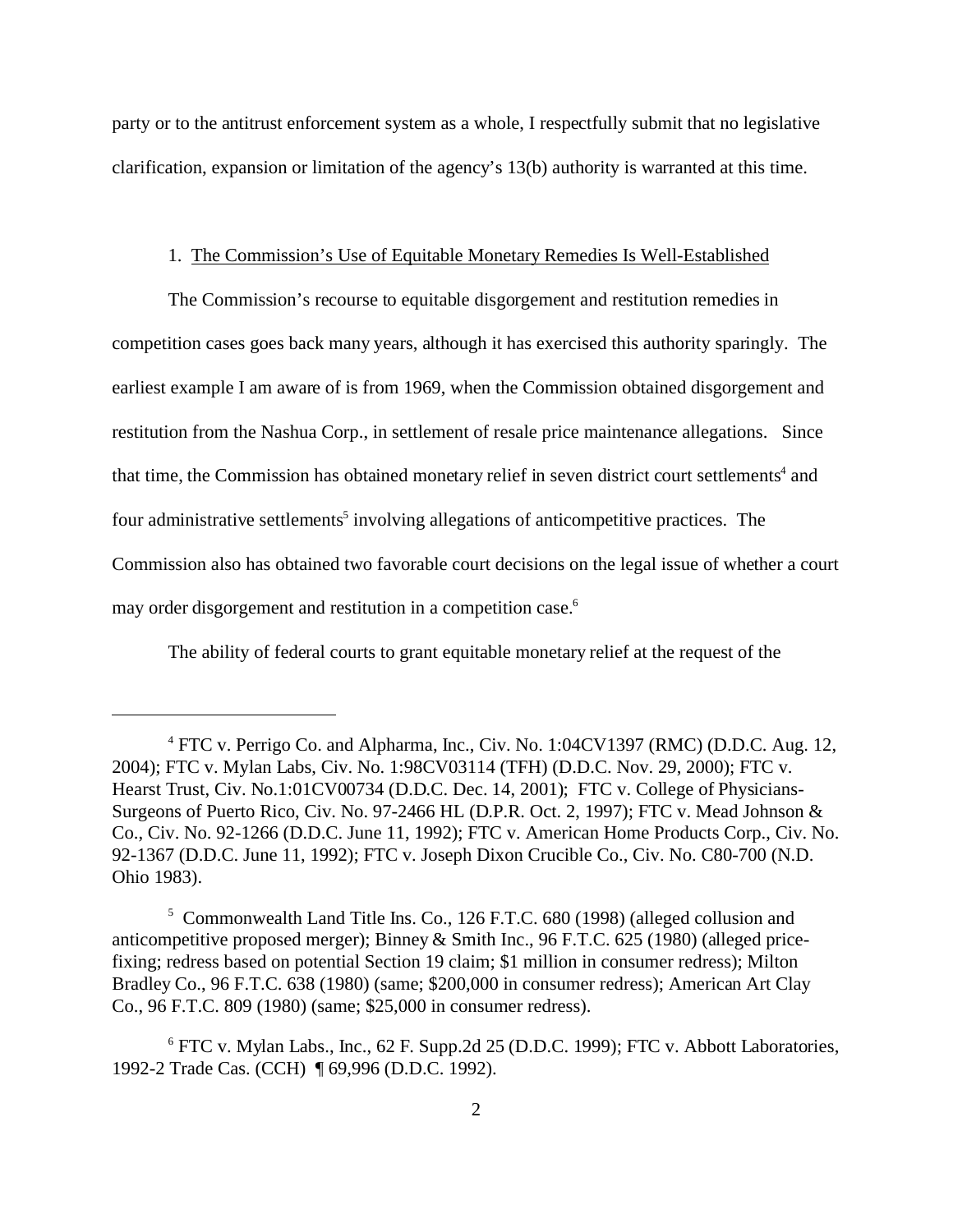Commission flows from long-standing Supreme Court precedents and has been re-confirmed in a steady stream of case law since the enactment of Section  $13(b)$ .<sup>7</sup> The Supreme Court also has stated on numerous occasions that an essential element of the response to an antitrust violation is to deprive the violators of the gains from their unlawful conduct.<sup>8</sup> Accordingly, the Commission has sought such relief when the facts of a particular case indicate that a wrongdoer would otherwise retain some or all of its ill-gotten gain or that consumers would not otherwise be restored to the *status quo ante*, and that a simple cease-and-desist order would be inadequate if not meaningless.

As noted above, the Commission made its approach to monetary remedies more concrete in its 2003 Policy Statement, in which it said that, "as a general matter," the Commission would consider the following three factors in determining whether to seek monetary remedies in competition cases: (1) whether the underlying violation was clear; (2) whether there is a reasonable basis for calculating the amount of a remedial payment, and (3) whether Commission action would add value in light of any other remedies available in the matter, including private

<sup>7</sup>*See, e.g.*, Mitchell v. Robert DeMario Jewelry, Inc., 361 U.S. 288 (1960); Porter v. Warner Holding Co., 328 U.S. 395 (1946); Federal Trade Commission v. Gem Merchandising Corporation, 87 F.3d 466, 469 (11th Cir. 1996); Federal Trade Commission v. Robert J. Febre, 128 F. 3d 530, 537 (7th Cir. 1997); FTC v. Pantron I Corp., 33 F.3d 1088, 1103 n. 34 (9th Cir. 1994).

This line of authority also supports the critical law enforcement activities of other agencies. *See, e.g.,* SEC v. First City Financial Corp*.*, 890 F.2d 1215, 1230 (D.C. Cir. 1989); SEC v. Manor Nursing Ctrs., Inc., 458 F.2d 1082 (2d Cir. 1972); CFTC v. Hunt, 591 F.2d 1211 (7th Cir.), *cert. denied,* 442 U.S. 921 (1979).

<sup>8</sup>*See, e.g.,* United States v. Grinnell Corp*.*, 384 U.S. 563 (1966); United States v. E. I. Du Pont de Nemours & Co., 366 U.S. 316 (1961); Schine Chain Theatres, Inc. v. United States, 334 U.S. 110, 128 (1948); United States v. Crescent Amusement Co., 323 U.S.173, 189 (1945).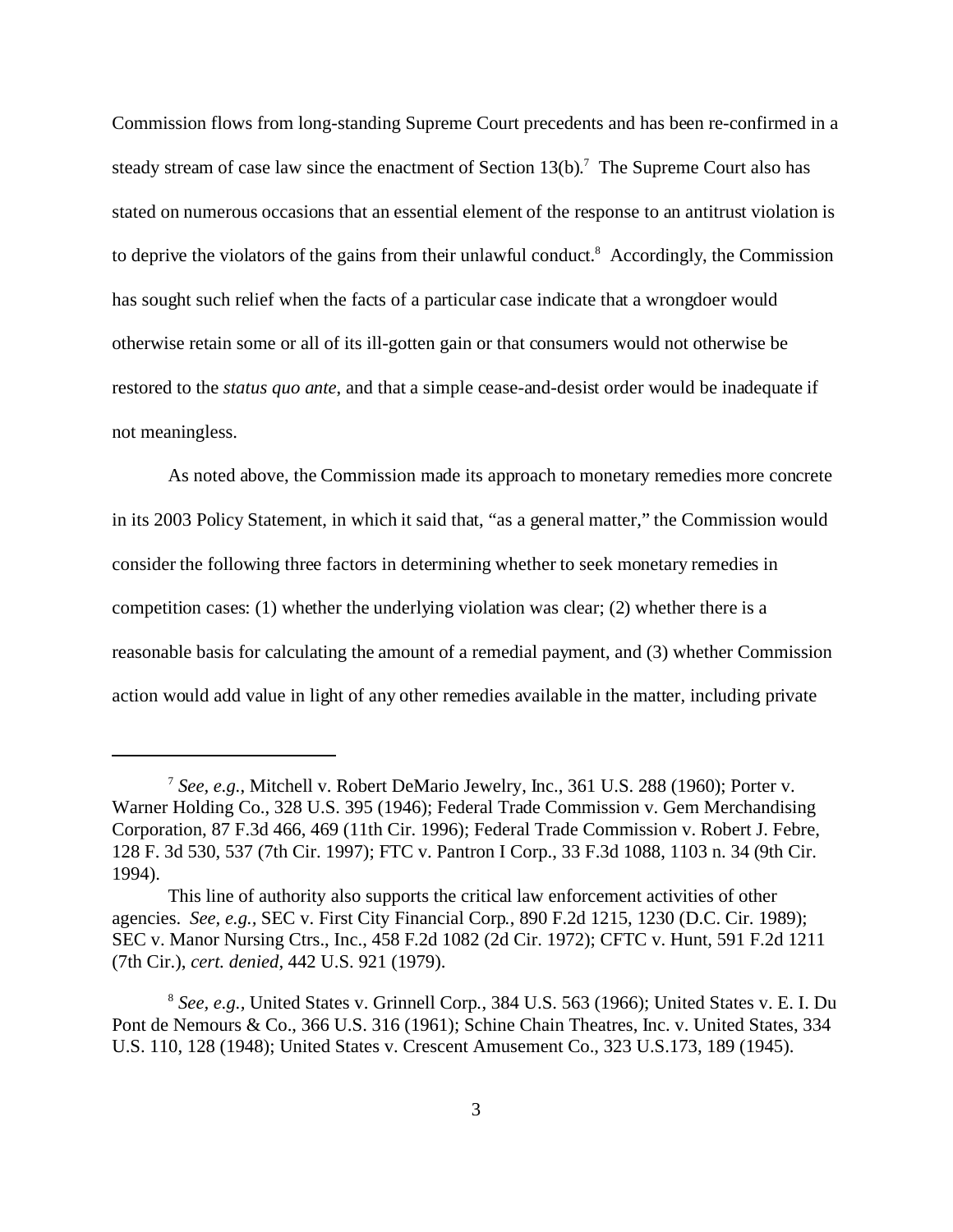actions or criminal proceedings. The Commission's recourse to monetary remedies is therefore deeply rooted in antitrust jurisprudence, and the Commission has indicated that it approaches the decision to seek monetary remedies thoughtfully and carefully.

# 2. The Commission's Use of Monetary Remedies is Not "Duplicative"

Various parties from time to time have asserted that the Commission's access to monetary remedies presents a risk of multiple or "duplicative" damage recovery, assuming that lawsuits from private plaintiffs or other government agencies also result in damage awards.<sup>9</sup> It is not apparent, however, that any such "duplicative" recovery has ever in fact occurred. In fact, the available analysis and evidence suggests the contrary. As the Commission observed in note 13 of its Policy Statement, there is a serious question on both a theoretical<sup>10</sup> and empirical level<sup>11</sup> whether existing remedies have subjected any antitrust defendant to excessive, "duplicative" awards.

<sup>&</sup>lt;sup>9</sup> I understand this argument to be a practical one, as the Supreme Court has repeatedly made clear that there is no legal impediment to a monetary equitable remedy sought by an agency when the applicable statutory scheme also provides for private remedies. *See, e.g.*, Mitchell v. Robert DeMario Jewelry, Inc., 361 U.S. 288 (1960); Porter v. Warner Holding Co., 328 U.S. 395 (1946). *See also* California v. ARC America Corp., 490 U.S. 93 (1989).

<sup>10</sup>*See, e.g.*, Robert Lande, *Are Antitrust "Treble" Damages Really Single Damages?*, 54 OHIO ST. L.J. 115 (1993).

<sup>&</sup>lt;sup>11</sup> For example, during the ABA Antitrust Section Remedies Forum held April 2, 2003, Professor John Connor from Purdue University presented a summary of his research on the effects of price-fixing in food additive industries. This analysis suggested that notwithstanding multiple public and private enforcement actions, including large fines, payments in the United States were well below treble damages and worldwide payments were below single, actual damages. *See* http://www.abanet.org/antitrust/remedies/roundtable1.doc. *See generally*  http://www.agecon.purdue.edu/staff/connor/papers/index.asp.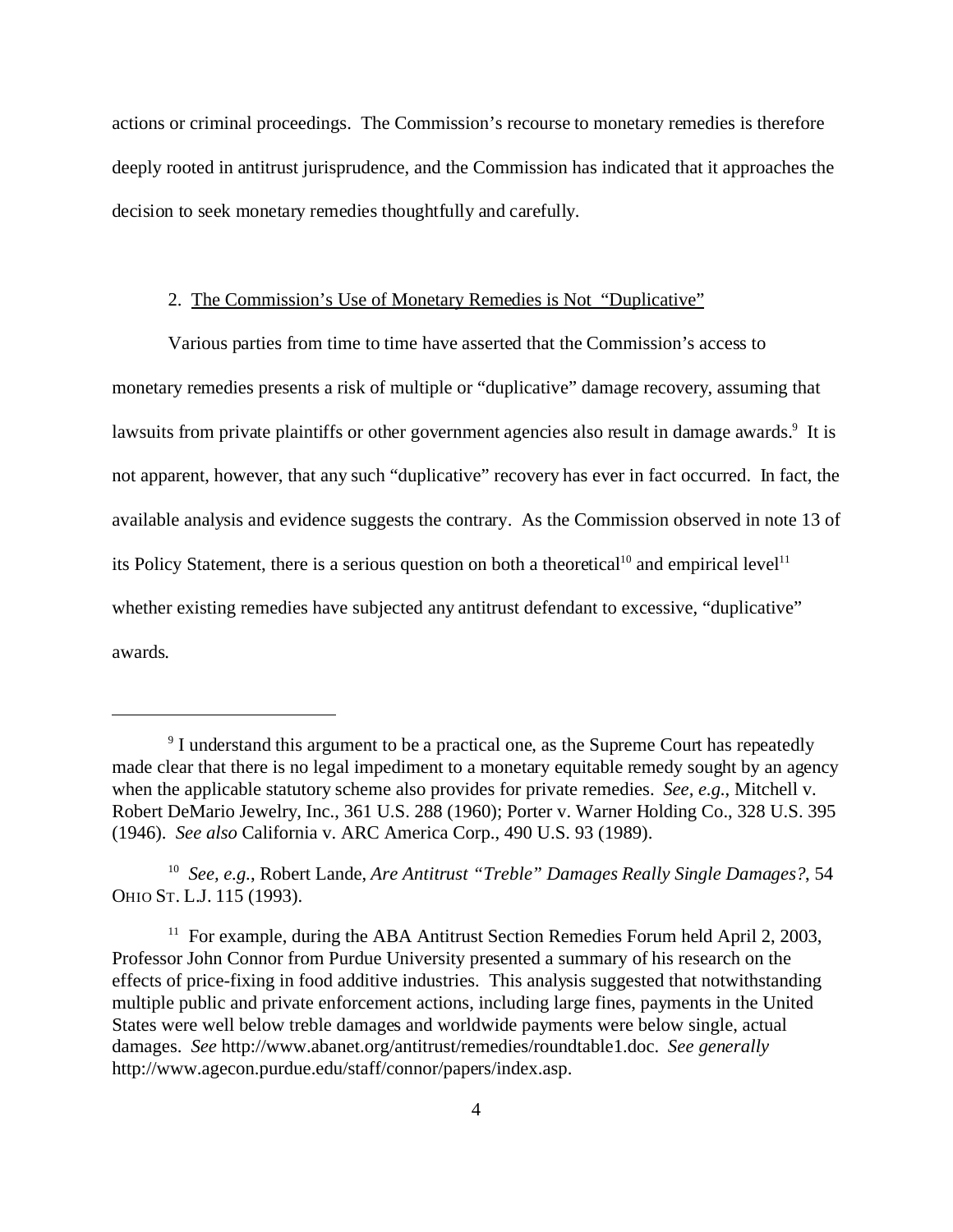Even though there is no evidence of any actual duplicative recoveries, the Commission nevertheless responded to this concern in the third prong of its Policy Statement. The Commission noted it would be sensitive to any prospect of excessive, multiple recovery and would take actions where appropriate to avoid such a possibility. Referring to the long history of SEC practice in this area, the Commission alluded to the possibilities of set-offs and credits in subsequent actions, escrow accounts, and other procedural mechanisms. Experience in the Commission's three most recent cases, *Mylan*, *Hearst/First Data* and *Perrigo/Alpharma*, has confirmed that the Commission's monetary recovery can be coordinated with other proceedings to minimize conflicts and maximize the recovery to consumers.

# 3. The Commission Acts When It Can Provide Benefit to Consumers

Similarly, our Policy Statement makes clear that the Commission seriously considers whether monetary remedies are called for when other remedies are likely to fail to accomplish fully the purposes of the antitrust laws or when such a monetary remedy may provide important additional benefits. When other remedies are brought to bear and are likely to result in complete relief, a Commission action for monetary equitable relief might well be an unnecessary and unwise expenditure of limited agency resources.

There are, however, situations where reliance on other remedies is likely to be inadequate. A private action might not provide complete relief for a number of reasons: there may be statutes of limitation or standing issues; direct purchasers may not sue (for a variety of possible reasons, including a desire to maintain relationships with suppliers); and indirect purchasers may be precluded from suit. It may be difficult for private parties to prove damages, for example, from